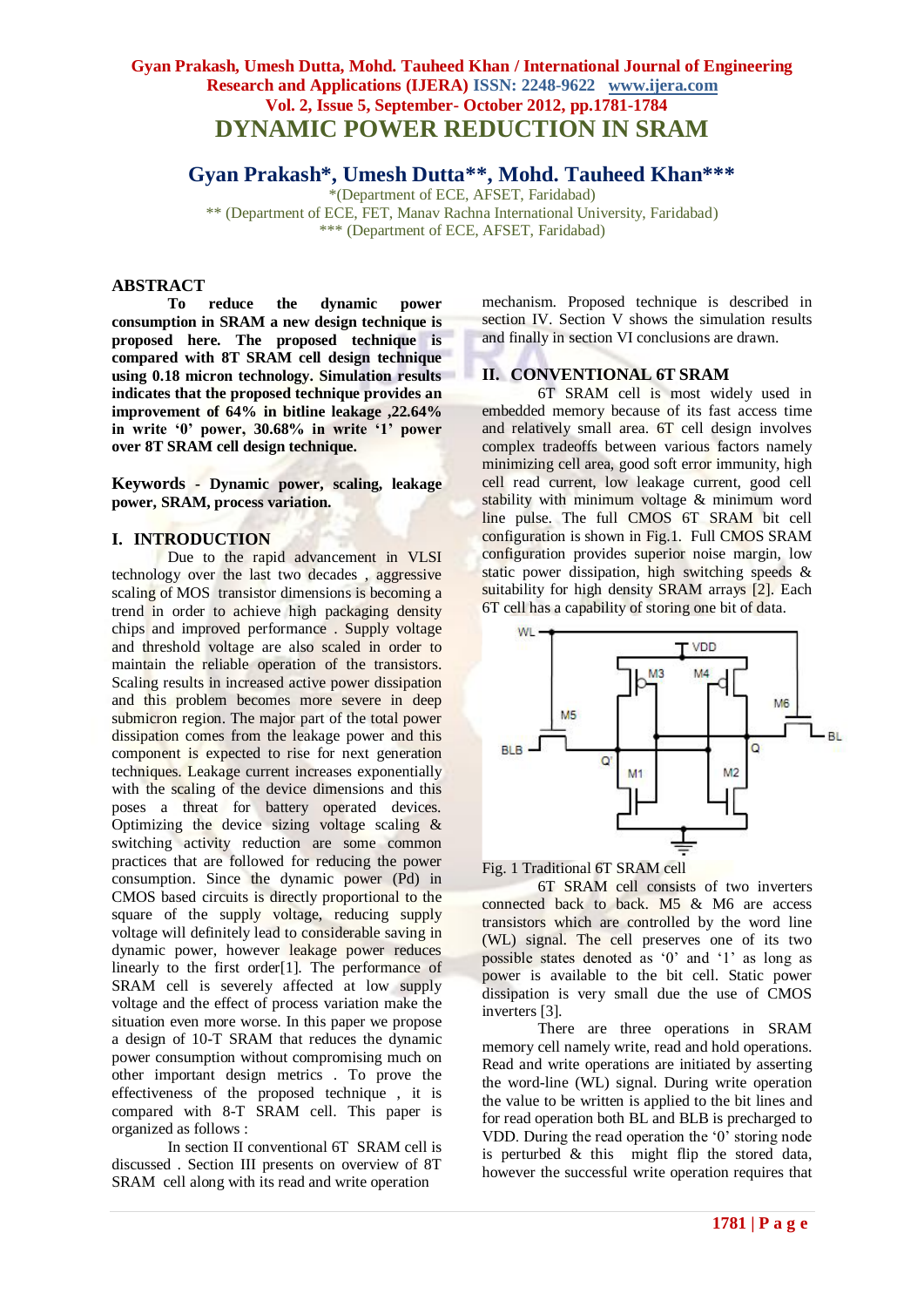#### **Gyan Prakash, Umesh Dutta, Mohd. Tauheed Khan / International Journal of Engineering Research and Applications (IJERA) ISSN: 2248-9622 www.ijera.com Vol. 2, Issue 5, September- October 2012, pp.1781-1784**

data should be flipped very easily. Traditionally device sizing has been adopted to balance the read versus write design requirements [1].

#### **III. 8T SRAM CELL**

Fig.2 shows the schematic diagram of 8T SRAM cell. Due to the stability limitations of 6T SRAM cell at low supply voltages, 8T SRAM is suitable for multimedia applications [4].



Fig. 2 Schematic diagram of 8T SRAM cell

8T SRAM cell has the normal 6T SRAM design with a read decoupled path consisting of two NMOS transistors M5 & M6. Read operation of 8T SRAM is initiated by pre-charging the read bit line to full swing voltage. After pre-charging read bit line, RWL is asserted that drives access transistor M5 on. If  $Q=0$  then M6 is on & RBL discharges through transistors M5 & M6 to ground. This decrease in the voltage of RBL is sensed by the sense amplifier. During read '1' operation, when  $Q=$  1' M6 remains off so there will be no discharge current flow through the read path. In this situation only a very small amount of leakage current flows which is called bit line leakage. Write operation of 8T cell is similar to 6T cell but the pre-charge circuitry at the bit lines is replaced by write driver.

#### **IV. PROPOSED TECHNIQUE**

The proposed 10T SRAM bit cell is shown in Fig. 3. It contains 10 transistors. M1-M3 and M2- M4 form a pair of cross coupled inverters. M5 & M6 are access transistors; M7 & M8 constitute a separate path for read operation. M9 & M10 act as switches to conditionally connect the read path to any one of the write bit lines depending upon the last written data. M5 & M6 are controlled by word line (WL) signal which is asserted during write cycle only. M7 & M9 are controlled by read word line (RWL) signal. Both WL & RWL signals are controlled by a row decoder.



Fig. 3 Proposed 10-T SRAM CELL

Write operation of the proposed cell begins with WL going high which turns on M5 M6 transistors and write operation is performed similar to that of 6T SRAM cell. Read operation begins first pre-charging RBL line to full swing voltage & after that RWL signal is asserted. This turns on M7 & M9 transistors. Assume  $Q=1'$ , so M8 will be off & hence no discharge current flows through read path, but when  $Q=0$  then M8 will be on  $&$  hence RBL will discharge through M7, M8, M9/M10 to BL/BLB. This decrease in voltage of RBL is detected by sense amplifier.

A. Power reduction mechanism of the proposed technique :-

In order to reduce the bit line leakage reduction in read '1' mode an additional transistor is used in read path. Bit line leakage is reduced by stacking effect. M9 transistor act as a stacking transistor.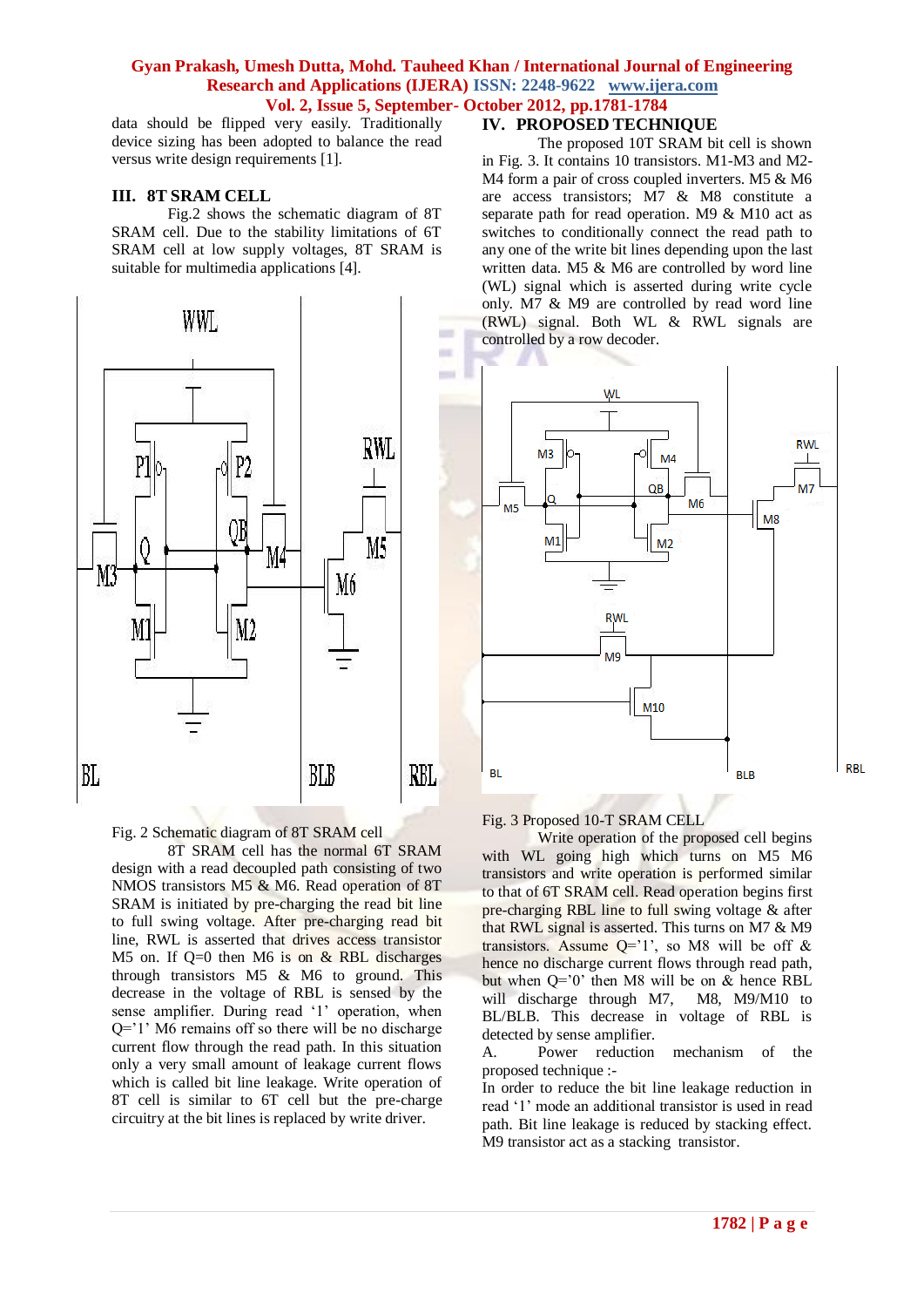### **Gyan Prakash, Umesh Dutta, Mohd. Tauheed Khan / International Journal of Engineering Research and Applications (IJERA) ISSN: 2248-9622 www.ijera.com Vol. 2, Issue 5, September- October 2012, pp.1781-1784**

i. In order to reduce the read power, the swing of read bit line (RBL) is reduced. During read "0" operation charge is shared between RBL and BL or RBL and BLB depending on the fact that the last written data was logic '0' or '1' respectively. Due to charge sharing RBL does not discharge completely & stays at mid level voltage & so in the next cycle pre-charge circuitry consumes less power to drive the bit line from mid level value to the full swing voltage.

ii. For write power reduction the proposed technique does not use pre-charge circuitry for the write bit lines instead a write driver is used that drives the bit lines high or low depending upon the data value. Write power reduction is possible only after read "0" operation, this can be understood as follows :- consider a write '0' operation followed by a write "1" operation. In this case initially BL=0 and BLB=1. During read '0' the read discharge flows through read path & M9 to BL & this charges BL partially. In next cycle of write '1' the write driver has to drive BL to logic 1 from an intermediate level voltage & this reduces the write power.

#### **V. SIMULATION RESULTS**

Proposed 10T SRAM cell & 8T SRAM cell have been designed & simulated using Tanner SPICE version 13.0 simulator & transistor models 0.18 micron technology were used. The impact of voltage scaling on the dynamic power consumption of 8T  $\&$ proposed 10T SRAM cell is analyzed.

| <b>SU</b><br>$\bf PP$     | <b>READ</b><br>$\mathbf{Q}$ |                                                                  | <b>WRITE '1'</b>      |                                                              | WRITE '0'                   |                                                                     | <b>BITLINE</b>    |                                                                 |
|---------------------------|-----------------------------|------------------------------------------------------------------|-----------------------|--------------------------------------------------------------|-----------------------------|---------------------------------------------------------------------|-------------------|-----------------------------------------------------------------|
| LY<br>VO<br>LT<br>AG<br>E | <b>POWER</b> (<br>$\mu$ W)  |                                                                  | $POWER(\mu$<br>W)     |                                                              | $POWER(\mu$<br>$\mathbf{W}$ |                                                                     | LEAKAGE(nA)       |                                                                 |
| (V <sub>0</sub> )<br>lts) | <b>TECHNI</b><br>QUE        |                                                                  | <b>TECHNIQ</b><br>UE  |                                                              | <b>TECHNIQ</b><br>UE        |                                                                     | <b>TECHNIQUE</b>  |                                                                 |
|                           | 8T<br>СE<br>LL              | <b>PR</b><br><b>OP</b><br><b>OS</b><br>ED<br>10<br>T<br>CE<br>LL | 8T<br><b>CEL</b><br>L | <b>PR</b><br><b>OP</b><br>OS<br>ED<br>10T<br><b>CE</b><br>LL | 8T<br><b>CEL</b><br>L       | <b>PR</b><br><b>OP</b><br><b>OS</b><br><b>ED</b><br>10T<br>CE<br>LL | 8T<br><b>CELL</b> | <b>PRO</b><br><b>POS</b><br><b>ED</b><br>10T<br><b>CEL</b><br>L |
| 1.2                       | 25                          | 9.9                                                              | 25.4                  | 16.                                                          | 22.7                        | 17.                                                                 | 225               | 56.5                                                            |
| 1.1                       | 20.                         | 8.0                                                              | 21.3                  | 15.                                                          | 18.4                        | 15.                                                                 | 215               | 63                                                              |
| 1                         | 18.                         | 6.2                                                              | 17.6                  | 12.                                                          | 15.9                        | 12.                                                                 | 205               | 73.4                                                            |
| 0.9                       | 14.                         | 4.1                                                              | 14.3                  | 10.                                                          | 13.0                        | 10.                                                                 | 185               | 78                                                              |
| 0.8                       | 11.                         | 3.5                                                              | 11.1                  | 8.0                                                          | 10.2                        | 8.2                                                                 | 155               | 82                                                              |
| 0.7                       | 8.0                         | 2.1                                                              | 8.43                  | 6.6                                                          | 7.53                        | 6.5                                                                 | 140               | 76.6                                                            |

Table 1 power consumption of 8T & proposed 10T SRAM cell.

It is the quite clear from the simulation results that the proposed 10T SRAM cell reduces the read power consumption 66% at VDD=1.0 V as compared to 8T SRAM cell. The write '0'  $\&$  write '1' powers are also reduced by 22.64% & 30.68% respectively.

 Fig.4 shows the variation of bit line leakage with supply voltage scaling  $&$  this shows that bit line leakage is reduced by 64%. It must also be noted that reduction in the read power with reduced supply is due to the fact that the level of RBL discharge decreases with supply reduction.



Fig.4 Bit line leakage variation with supply voltage scaling

# **VI. CONCLUSION**

The feasibility of the proposed 10T SRAM has been shown by means of simulation and experimental results. The proposed technique provides an improvement in terms of dynamic power consumption as compared to 8T SRAM cell. As already shown in the simulation results that the proposed technique reduces the bit line leakage by 64%, write  $0'$  & write  $'1'$  powers are reduced by 22.64% & 30.68% respectively as compared to 8T SRAM cell. An improvement of 66% is achieved in terms of read power consumption at supply voltage of 1V. These improvements are achieved at the cost of increased layout area due to addition of two extra transistors.

#### **ACKNOWLEDGEMENTS**

The authors thank Prof. Dutta for his kind help and encouragement.

#### **REFERENCES**

- [1] Jaydeep P. Kulkarni,Keejong Kim,Sang Phill Park and Kaushik Roy,"Process Variation Tolerant SRAM Array for Ultra Low Voltage Applications" *465 Nprthwestern Avenue, West Lafayette*, IN, USA 765-494- 9448
- [2] Sung-Mo Kang, Yusuf Leblebici, "CMOS Digital Integrated Circuits- Analysis and Design", *Third Edition Tata McGraw-Hill Edition, New Delhi, India*.